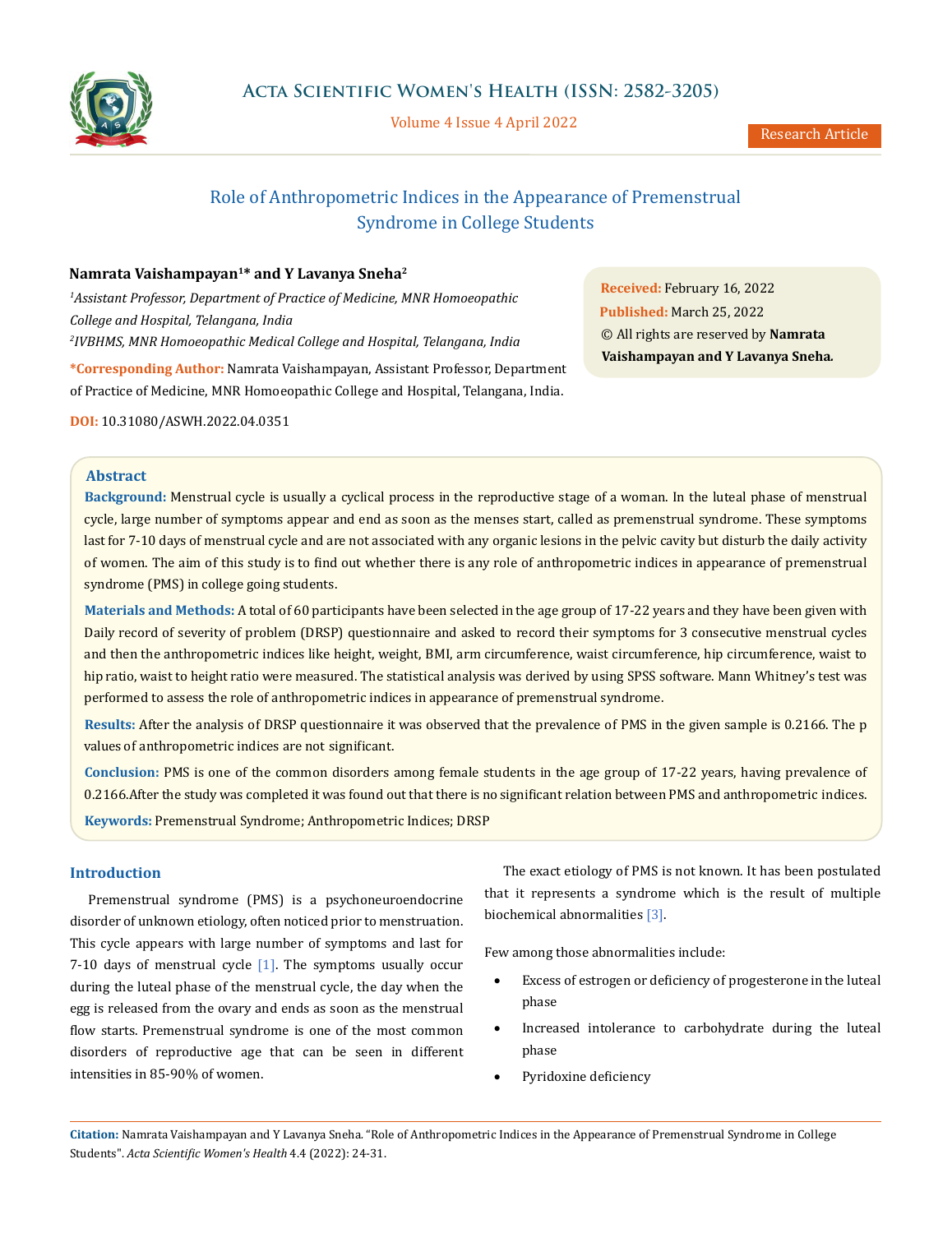- Increased production of vasopressin, aldosterone, prolactin and systemic prostaglandins
- Fluctuation in the level of endorphin levels

Among the various diagnostic criteria of PMS, American College of Obstetricians and Gynecologists (ACOG) is the widely used one. According to ACOG  $[1]$ , PMS is diagnosed only when:

- Symptoms are not related to any organic lesions
- Symptoms regularly occur during the luteal phase of each ovulatory menstrual cycle
- Symptoms must be severe enough to disturb the life style of the woman
- There must be Symptom free period during the rest of life.

PMS is the name given to collection of physical, cognitive, affective and behavioral symptoms that occur cyclically with each menstrual cycle.

#### **Cognitive**

- Difficulty in concentrating
- Feeling overwhelmed or out of control

## **Emotional**

- • Depression
- Angry outbursts
- • Irritability
- • Anxiety
- **Confusion**
- • Social withdrawal
- • Poor concentration
- • Insomnia
- Increased nap taking

## **Physical**

- Food cravings
- • Breast tenderness
- **Bloating**
- • Weight gain
- Swellings of hand and feet
- **Fatigue**
- Skin problem
- Gastrointestinal symptoms
- Abdominal pain

These symptoms have great potential to interfere with personal, social and occupational functions. These changes occurring in youths (15-24 years) will impact their physical, emotional, social development as well as their academic performance. This may instill a negative approach towards menstruation.

Epidemiological surveys reports 80% of women in reproductive age group have some symptoms attributed to premenstrual phase of menstrual cycle. Though it affects such a vast majority of women in reproductive age group, the degree of discomfort varies with each individual. About 80% of women report mild degree of distress, 20-40% report moderate degree of distress and in 10% of women distress is severe enough resulting in poor quality of life.

Several factors including genetic, environmental, psychological, biological, and social factors are documented to play a role in occurrence of PMS. Genetics plays an important role. Women with a history of PMS in mothers are more likely to report PMS (70%) in comparison to women with negative family history  $(37%)$  [4].

Many researches show the impact of various Life style factors on PMS such as smoking, stressful life, lack of exercise, lack of sleep, diet high in caffeine, alcohol, salt etc. However it's not clear whether these factors cause PMS or it may increase the severity of symptoms.

The relation of anthropometric indices like height, weight, body mass index (BMI), arm circumference, hip circumference, waist to height ratio, waist hip ratio to PMS is yet ambiguous [23]. These indices are becoming most of our concern in these days due to increase in the amount of stress a person is being exposed to, lack of time for individuals to exercise and changing dietary habits etc. Due to these, individuals mainly women tend to develop the risk of weight gain and become vulnerable to many health issues like PCOS, obesity, insomnia, mental depression etc. The lifestyle modification measures can be recommended and can act as the best non-medicinal intervention when the cause and effect relationship is formulated. Hence the objective of this study is to determine the role of anthropometric indices in the appearance of premenstrual symptoms.

**Citation:** Namrata Vaishampayan and Y Lavanya Sneha*.* "Role of Anthropometric Indices in the Appearance of Premenstrual Syndrome in College Students". *Acta Scientific Women's Health* 4.4 (2022): 24-31.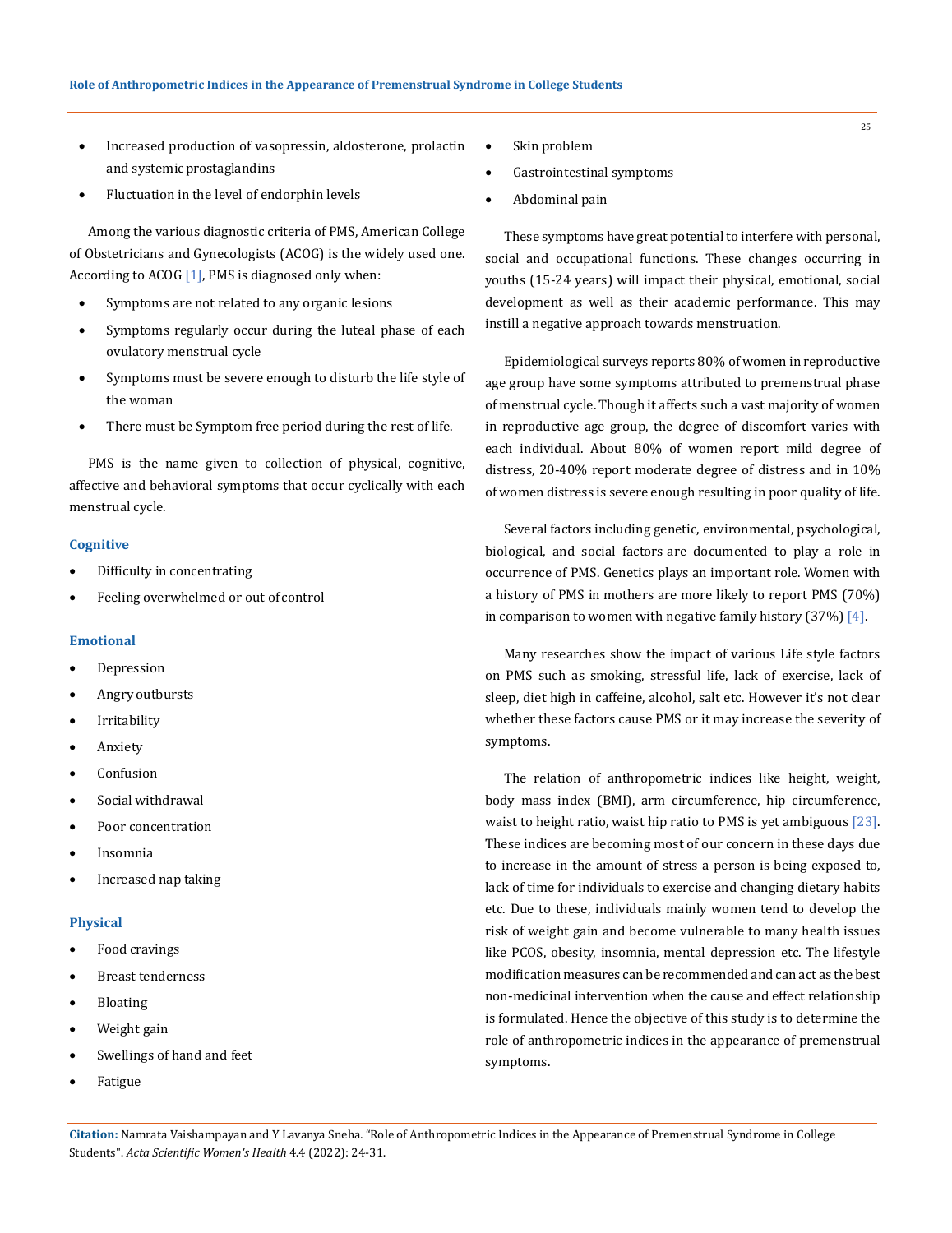#### **Review of Literature**

PMS is usually characterized by mood changes, anxiety, and somatic symptoms experienced during the luteal phase of menstrual cycle and stop as soon as the menses start.

The etiology of which remains an enigma, despite considerable research effort. The are many hypothesis regarding the etiology of PMS which include

- Alteration in the level of estrogen and progesterone starting from the mid luteal phase.
- Neuroendocrine factors:
- **Serotonin**
- **Endorphins**
- γ-aminobutyric acid (GABA) [10]
- Psychological and psychosocial factors may produce behavioral changes [1]

## **Prevalence of PMS**

The prevalence of PMS was 18.4%. Moderate to severe PMS was 14.7% [5] in a study conducted in Gujarat.

prevalence of PMS was reported 40% in Europe, 85% in Africa, 46% in Asia and 60% in South America [6].

## **Difference between PMS and PMDD**

All the symptoms like mood swings, bloated abdomen, breast tenderness, cry spells etc.., comes around at the same time i.e. during the luteal phase every month and stops as soon as the menses start comes under the condition called PMS.

If the PMS symptoms are so extreme that they stop you from doing the normal things that you do at work or at home, or if the symptoms affect the relationship with the people in your life, then it is considered as premenstrual dysphoric disorder (PMDD) [7].

#### **Diagnosis of PMS**

There is no particular diagnostic test for PMS so far  $[2]$ . The only way to diagnose the PMS and its severity is by recording the symptoms  $[8]$  for at least two consecutive months. The symptoms should start at the luteal phase and should stop as soon as the menses commences only then they the women is said to have been suffering from PMS or PMDD<sup>[9]</sup>.

#### **Role of lifestyle in PMS**

A healthy lifestyle is the first step for managing PMS. For most of the woman change in lifestyle controls the symptoms [11].

### **Dietary changes in relieving the PMS**

#### **DO'S**

- Drink plenty of fluids (water or juice) to help reduce bloating, fluid retention, and other symptoms
- Eat frequent small meals
- Eat balanced diet with extra whole grains, vegetables and fruits (iv)A health care provider may recommend nutritional supplements
- Get regular aerobic exercise throughout the month to help reduce the severity of PMS symptoms [12].

## **Don'ts**

- Avoid soft drinks, alcohol and caffeine
- Avoid over eating
- Avoid over intake of salt and sugar

#### **Does sleep have any role in PMS**

Normal sleep is essential for an individual's physical and mental wellbeing. Although there is a variation in sleep requirements amongst individuals, most adults require approximately seven hours on a regular basis to have good health. Women have more disturbed sleep than men.

Menstrual-related hormonal fluctuations may be responsible for this sleep disturbance [13,14] sleep onset insomnia, frequent nighttime awakenings, and non-restoration of sleep. These sleep related problems also have daytime consequences in the form of poor concentration, daytime sleepiness, decreased alertness and poor performance at work [14,15].

#### **Effect of relaxation therapies**

The relaxation therapies are usually used to lower down the levels of stress, fatigue. The therapies include meditation, yoga and exercise. By the research conducted previously there exists a relation between relaxation therapy and PMS and there is reduction in severity of the symptoms gradually  $[16]$ .

**Citation:** Namrata Vaishampayan and Y Lavanya Sneha*.* "Role of Anthropometric Indices in the Appearance of Premenstrual Syndrome in College Students". *Acta Scientific Women's Health* 4.4 (2022): 24-31.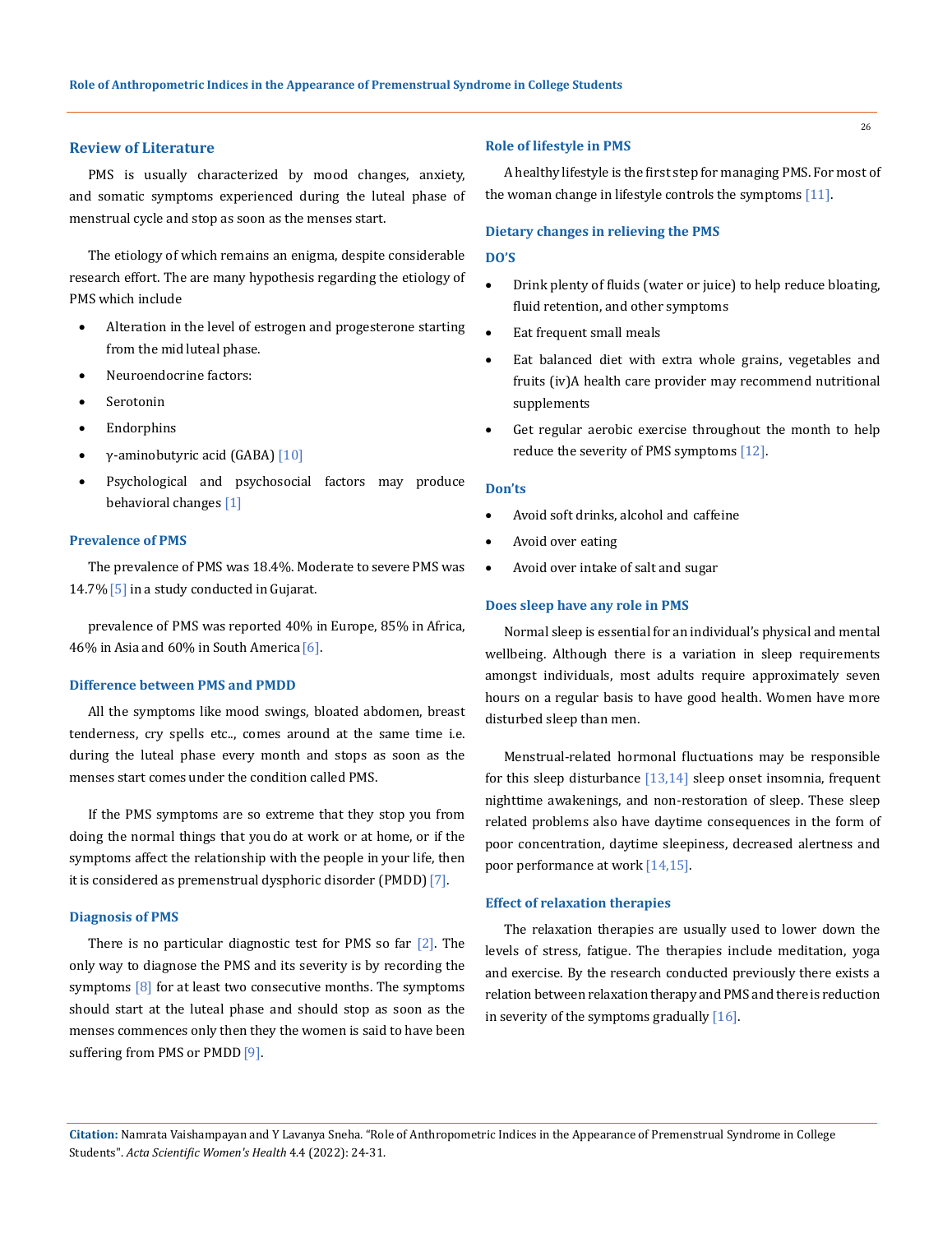## **Effect of exercise**

Physical activity has attracted the attention of women [17] in reducing the symptoms of PMS. It seems that physical activity affects the mechanisms of brain endorphins and improves mood symptoms. Physical activity by increasing endorphins and reducing the symptoms of adrenal cortisol leading to the improvement of PMS [18]. The results of most studies showed that physical activity can improve PMS symptoms [19].

## **Conditions that MIMIC PMS**

There are few conditions which mimic PMS includes depression, idiopathic edema, chronic fatigue, hypothyroidism, irritable bowel syndrome [20].

#### **Treatment to PMS**

Changes in the life style usually relieve the symptoms, but based on severity of the symptoms doctors prescribe antidepressants, nonsteroidal anti-inflammatory drugs (NSAIDs), diuretics, and hormonal contraceptives [21].

### **Aim**

To determine the role of anthropometric indices in the appearance of premenstrual syndrome in college students of age group 17-22.

#### **Objective**

- To calculate the prevalence of premenstrual syndrome (PMS) in college going girls in the age group of 17-22
- To assess the relationship between the anthropometric indices namely height, weight, body mass index (BMI), arm circumference, waist circumference, hip circumference, waist hip ratio (WHR), waist to height ratio (WHTR) to premenstrual syndrome (PMS).

## **Methodology**

- **Type of study:** Cross sectional observational study
- **Study design**: Study followed a descriptive survey design
- • **Setting of the study:** Study was carried out among the undergraduate students of MNR Homoeopathic medical college, Sangareddy, Telangana
- • **Population of the study**: The population comprised of female students of age between 17-22 years.
- • **Sample size**: The sample size was 60.
- **Sampling technique**: Cluster sampling technique was adopted for this study. Randomization was achieved by deploying lottery method. The names of all subjects in the population were written down on lots and 60 were chosen randomly, from each cluster.

# **Selection criteria**

- Inclusion criteria: Willingness to participate in the study, regular menstrual cycles (21-35 days), age between 17 to 22 years.
- **Exclusion criteria**: Any organic pelvic lesion, any generalized disease like hyper/hypothyroidism, diabetes etc., history of any long standing medical therapy in last 3 months.

**Data collection procedure**- It consisted of three parts-

- Socio demographic pro forma -It had basic information of the participant such as name, age, address, contact no.
- Daily record of severity of problem (DRSP) Questionnaire [22] – was filled by participants for 3 consecutive months starting from November 2019 which facilitated to divide participants into 2 groups namely PMS and non PMS.
- Anthropometric measurements- including height, arm circumference, waist circumference and hip circumference were measured of all participants in centimeter with a non-elastic tape with a precision of 0.1 cm and weight in kilogram with a precision of 0.1 kg. BMI, WHR and WHTR were calculated using formulae.

## **Confidentiality**

Confidentiality of the data was maintained.

#### **Plan of analysis**

SPSS (Version 23, IBM Company, Armonk, NY) software was used for data analysis. Descriptive statistics such as percentage, means were calculated. Mann Whitney's test was performed to determine the relationship between PMS and anthropometric indices. P< 0.05 will be considered statistically significant.

**Citation:** Namrata Vaishampayan and Y Lavanya Sneha*.* "Role of Anthropometric Indices in the Appearance of Premenstrual Syndrome in College Students". *Acta Scientific Women's Health* 4.4 (2022): 24-31.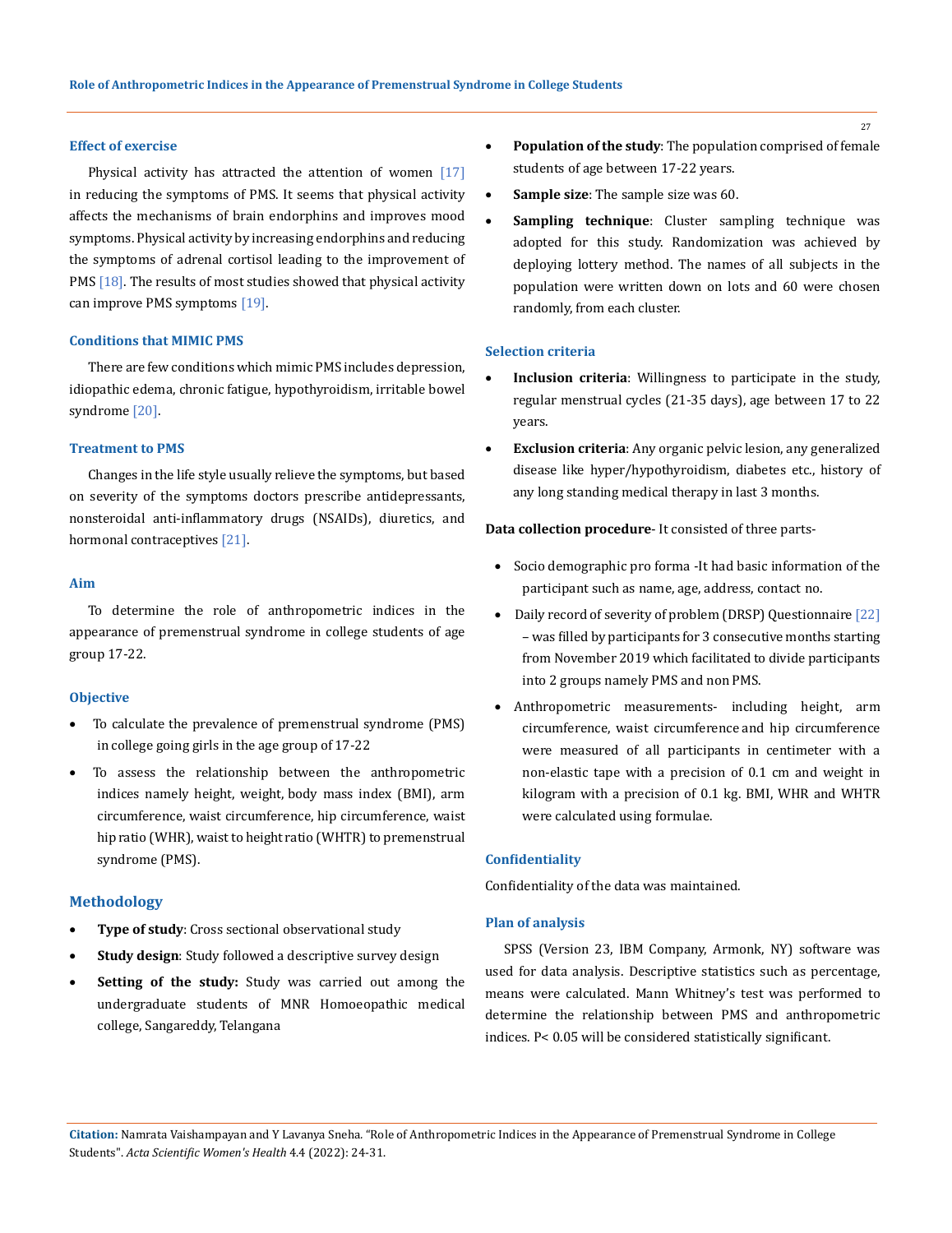| Name                                                                                      |  |  |                                                                                                 |  |  |  |  |  |  |  |  |
|-------------------------------------------------------------------------------------------|--|--|-------------------------------------------------------------------------------------------------|--|--|--|--|--|--|--|--|
| Month                                                                                     |  |  |                                                                                                 |  |  |  |  |  |  |  |  |
| Symptoms                                                                                  |  |  | 1 2 3 4 5 6 7 8 9 10 11 12 13 14 15 16 17 18 19 20 21 22 23 24 25 26 27 28 29 30 31 32 33 34 35 |  |  |  |  |  |  |  |  |
| Felt depressed, sad, down, or blue                                                        |  |  |                                                                                                 |  |  |  |  |  |  |  |  |
| Felt hopeless                                                                             |  |  |                                                                                                 |  |  |  |  |  |  |  |  |
| Felt worthless or guilty                                                                  |  |  |                                                                                                 |  |  |  |  |  |  |  |  |
| Felt anxious, tense, keyed up, or on edge                                                 |  |  |                                                                                                 |  |  |  |  |  |  |  |  |
| Had mood swings (e.g., suddenly felt sad or tearful)                                      |  |  |                                                                                                 |  |  |  |  |  |  |  |  |
| Was more sensitive to rejection or feelings were more easily hurt                         |  |  |                                                                                                 |  |  |  |  |  |  |  |  |
| Felt angry, irritable                                                                     |  |  |                                                                                                 |  |  |  |  |  |  |  |  |
| Had conflicts or problems with people                                                     |  |  |                                                                                                 |  |  |  |  |  |  |  |  |
| Hadless interest inusual activities (e.g., work, school, friends, hobbies)                |  |  |                                                                                                 |  |  |  |  |  |  |  |  |
| Had difficulty concentrating                                                              |  |  |                                                                                                 |  |  |  |  |  |  |  |  |
| Felt lethargic, tired, fatigued, or had a lack of energy                                  |  |  |                                                                                                 |  |  |  |  |  |  |  |  |
| Had increased appetite or overate                                                         |  |  |                                                                                                 |  |  |  |  |  |  |  |  |
| Had cravings for specific foods                                                           |  |  |                                                                                                 |  |  |  |  |  |  |  |  |
| Slept more, took naps, found it hard to get up when intended                              |  |  |                                                                                                 |  |  |  |  |  |  |  |  |
| Had trouble getting to sleep or staying asleep                                            |  |  |                                                                                                 |  |  |  |  |  |  |  |  |
| Felt overwhelmed or that I could not cope                                                 |  |  |                                                                                                 |  |  |  |  |  |  |  |  |
| Felt out of control                                                                       |  |  |                                                                                                 |  |  |  |  |  |  |  |  |
| Had breast tenderness                                                                     |  |  |                                                                                                 |  |  |  |  |  |  |  |  |
| Had breast swelling, felt bloated, or had weight gain                                     |  |  |                                                                                                 |  |  |  |  |  |  |  |  |
| Had headache                                                                              |  |  |                                                                                                 |  |  |  |  |  |  |  |  |
| Had joint or muscle pain                                                                  |  |  |                                                                                                 |  |  |  |  |  |  |  |  |
| At work, school, home, or in daily routine, at least one of the problems noted above      |  |  |                                                                                                 |  |  |  |  |  |  |  |  |
| caused reduced productivity or inefficiency                                               |  |  |                                                                                                 |  |  |  |  |  |  |  |  |
| At least one of the problems noted above interfered with hobbies or social activities     |  |  |                                                                                                 |  |  |  |  |  |  |  |  |
| At least one of the problems noted above interfered with relationships with others        |  |  |                                                                                                 |  |  |  |  |  |  |  |  |
| Menstrual flow: H = heavy, M = medium, L = light or spotting; leave blank for no bleeding |  |  |                                                                                                 |  |  |  |  |  |  |  |  |
| Totals                                                                                    |  |  |                                                                                                 |  |  |  |  |  |  |  |  |

**Figure 1:** DRSP questionnaire.

#### **Ethical consideration**

Ethical clearance from the institutional ethics committee was taken. Informed consent was taken from the participants.

# **Observation and Result**

After tracking the DRSP questionnaire for 3 consecutive menstrual cycles it was observed that out of the 60 participants 13(22%) were having premenstrual syndrome whereas and 47(78%) fell into the category of non-PMS. Hence the prevalence of PMS in this study population is 0.2166.



**Figure 2:** Percentage of girls with and without PMS.

The means of anthropometric indices namely weight (Kg), height (cm.), BMI (Kg/m<sup>2</sup> ), arm circumference (cm), hip circumference (cm), waist circumference (cm), waist to hip ratio and waist to height ratio of both PMS and Non PMS groups are compared in the following bar diagram.



**Figure 3:** The mean value of both PMS and Non-PMS group.

The mean + standard deviation and P values of all anthropometric indices are mentioned in table 1 below.

**Citation:** Namrata Vaishampayan and Y Lavanya Sneha*.* "Role of Anthropometric Indices in the Appearance of Premenstrual Syndrome in College Students". *Acta Scientific Women's Health* 4.4 (2022): 24-31.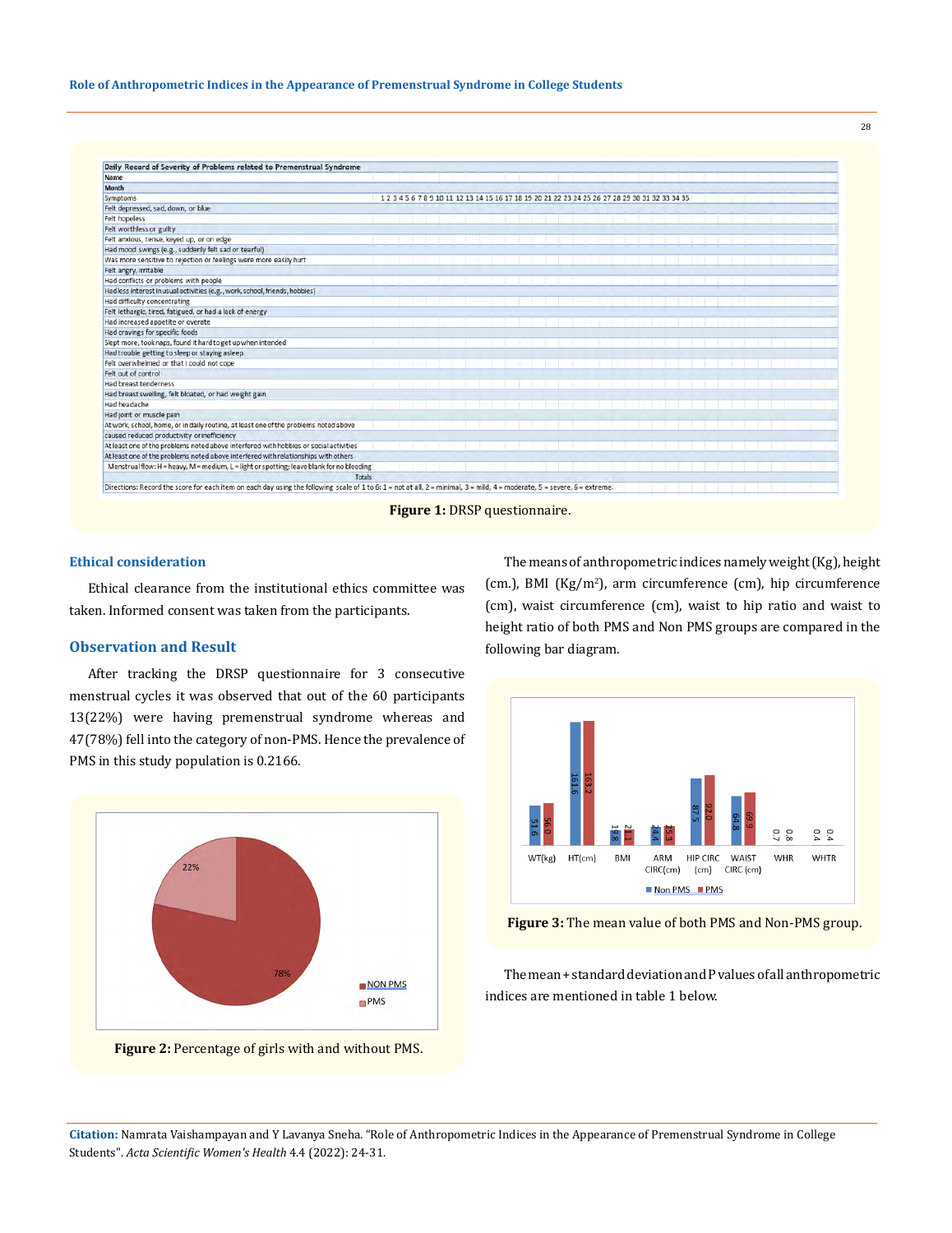| <b>Anthropometric Indices</b> | With PMS $(n = 13)$ | Without PMS $(n = 47)$ | P     |
|-------------------------------|---------------------|------------------------|-------|
|                               | $(n\%)$             | $(n\%)$                |       |
| Weight in kg                  | $56 \pm 13.844$     | $51.61 \pm 8.342$      | 0.33  |
| Height in cm                  | $163.15 \pm 5.213$  | $161.61 \pm 7.376$     | 0.628 |
| Body Mass Index (BMI)         | $21.09 \pm 5.313$   | $19.8 \pm 3.172$       | 0.622 |
| Arm Circumference in cm       | $25.3 \pm 4.308$    | $24.425 \pm 2.9$       | 0.612 |
| Waist Circumference in cm     | $69.92 \pm 10.4$    | $64.787 \pm 6.75$      | 0.424 |
| HIP Circumference in cm       | $92 \pm 10.37$      | $87.531 \pm 8.469$     | 0.145 |
| Waist to hip ratio (WHR)      | $0.758 \pm 0.064$   | $0.749 \pm 0.112$      | 0.311 |
| Waist to height ratio (WHTR)  | $0.429 \pm 0.069$   | $0.401 \pm 0.045$      | 0.254 |

Table 1: (n%) value and p values of anthropometric indices.

Where the data are expressed as  $(n\%)$  or mean  $\pm$  SD.

SD: Standard Deviation, PMS: Premenstrual Syndrome.

## **Discussion**

This study was planned to find out if there was any role of anthropometric indices in appearance of symptoms of PMS and the assessment was made using DRSP questionnaire.

In, the present study the prevalence of PMS was reported as 21.6% as compared to the prevalence in study conducted in Gujarat where it was 18.4% [5]. A study conducted in Tamil Nadu involving 500 health-care and non-health-care students aged 17-27 years reported 47.6% and 52.3% prevalence of PMS, respectively  $[41]$ , which is higher as compare to the present study.

The p values of anthropometric indices were calculated (Table 1) and it is observed that the p values are not statistically significant  $(>0.05)$ .

This means we retain the null hypothesis which says that "there is no role of anthropometric indices in the appearance of premenstrual symptoms" and reject the alternative hypothesis. As the significant relation between anthropometric indices and PMS was not found it is very much necessary to study and understand the probable risk factors for the appearance of the premenstrual syndrome. The risk factors can be anything ranging from genetic makeup to faulty dietary habits  $[12]$ , to lack of sleep  $[14,15]$ , to emotional stress etc. As the study population was medical students the factors like staying away from home, hostel/mess food, academic stress, peer pressure should also be considered for study.

## **Conclusion**

The prevalence of PMS among the study population is 0.2166.

There is no significant relationship between anthropometric indices and PMS.

## **Limitation of Study**

- **•** As the sample of study was small, it is not possible to make generalized conclusion that there is no relation between the anthropometric indices and PMS.
- There was time limit.
- Data collection could have been more elaborated to incorporate other risk factors.

## **Bibliography**

- 1. Dutta DC. "Textbook of Gynaecology including contraception". edited by Hiralal Konar, 7<sup>th</sup> Edition, Jaypee Brothers Medical Publishers (P) Ltd. New Delhi 149.
- 2. Dewhurst's. "Textbook of obstetrics and gynaecology". edited by D. Keith Edmonds, 7<sup>th</sup> Edition,.. Blackwell Publishing Asia Pty Ltd, 550 Swanston Street, Carlton, Victoria 3053, Australia.
- 3. Howkins and Bourne "Shaw's Textbook of Gynecology" edited by VG Padubidri and Shirish N Daftary, 16<sup>th</sup> Edition., Published by Reed Elsevier India Private Limited, New Delhi.
- 4. ["The Consequences of Premenstrual Syndrome on the Quality](https://www.jrmds.in/articles/the-consequences-of-premenstrual-syndrome-on-the-quality-of-life-from-the-perspective-of-affected-womena-qualitative-stu.pdf)  [of Life from the Perspective of Affected Women: A Qualitative](https://www.jrmds.in/articles/the-consequences-of-premenstrual-syndrome-on-the-quality-of-life-from-the-perspective-of-affected-womena-qualitative-stu.pdf) [Study" \(2018\).](https://www.jrmds.in/articles/the-consequences-of-premenstrual-syndrome-on-the-quality-of-life-from-the-perspective-of-affected-womena-qualitative-stu.pdf)

**Citation:** Namrata Vaishampayan and Y Lavanya Sneha*.* "Role of Anthropometric Indices in the Appearance of Premenstrual Syndrome in College Students". *Acta Scientific Women's Health* 4.4 (2022): 24-31.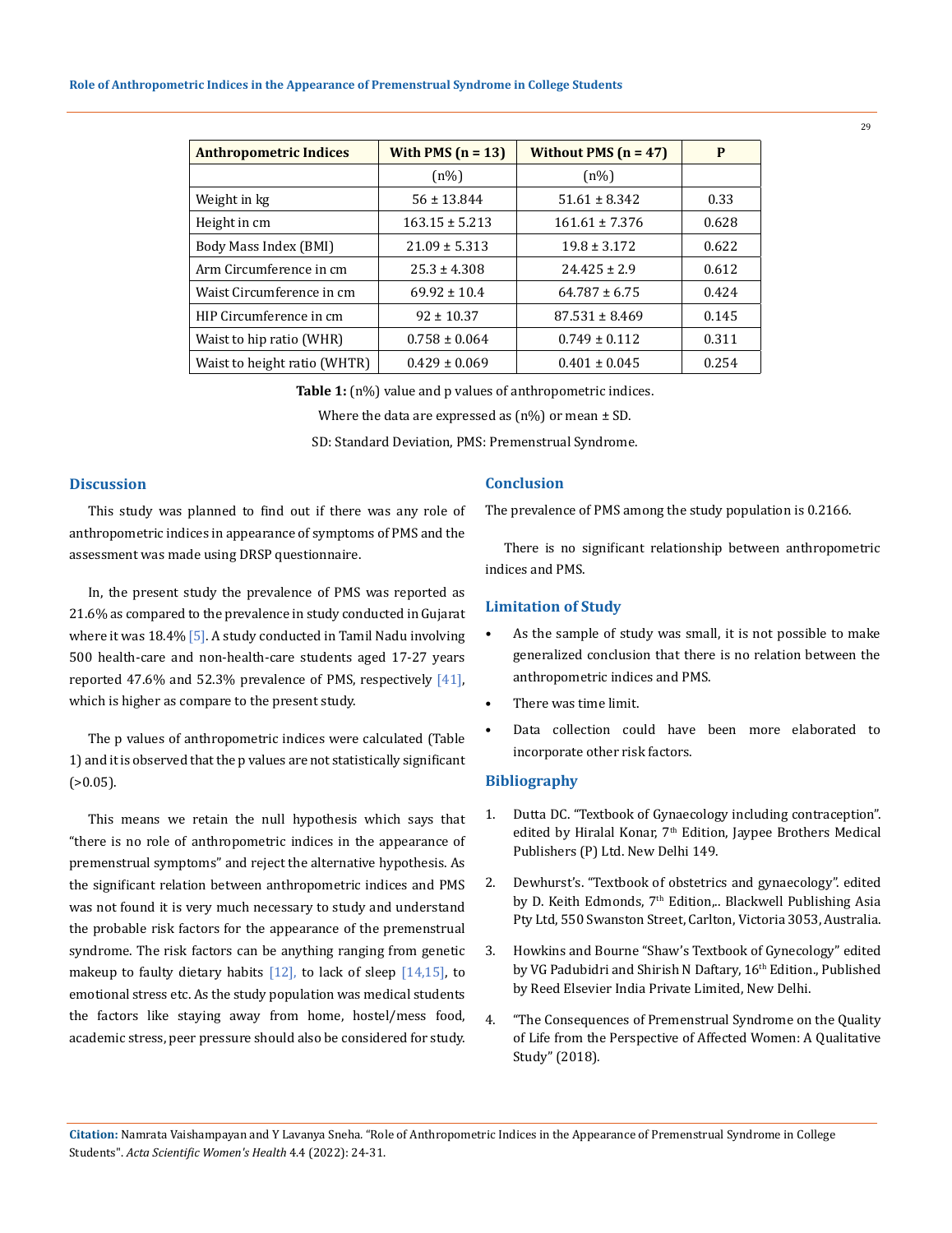- 5. [Om Prakash Singh. "Prevalence of premenstrual syndrome and](http://www.indianjpsychiatry.org/article.asp?issn=0019-%205545;year=2016;volume=58;issue=2;spage=164;epage=170;aulast=Raval)  [premenstrual dysphoric disorder among college students of](http://www.indianjpsychiatry.org/article.asp?issn=0019-%205545;year=2016;volume=58;issue=2;spage=164;epage=170;aulast=Raval)  Bhavnagar, Gujarat". *[Indian Journal of Psychiatry](http://www.indianjpsychiatry.org/article.asp?issn=0019-%205545;year=2016;volume=58;issue=2;spage=164;epage=170;aulast=Raval)* 64.1 (2016).
- 6. [Ashraf Direkvand-Moghadam.,](https://www.researchgate.net/publication/289005155_The_worldwide_prevalence_of_premenstrual_syndrome_A_systematic_review_and_meta-analysis_study) *et al*. "The worldwide [prevalence of PMS-a systematic review and meta analytical](https://www.researchgate.net/publication/289005155_The_worldwide_prevalence_of_premenstrual_syndrome_A_systematic_review_and_meta-analysis_study)  study". *[Iranian Journal of Obstetrics, Gynecology and Infertility](https://www.researchgate.net/publication/289005155_The_worldwide_prevalence_of_premenstrual_syndrome_A_systematic_review_and_meta-analysis_study)* [16.65 \(2013\): 8-17.](https://www.researchgate.net/publication/289005155_The_worldwide_prevalence_of_premenstrual_syndrome_A_systematic_review_and_meta-analysis_study)
- 7. Andersch B., *et al*[. "Premenstrual complaints. Prevalence of](https://www.tandfonline.com/doi/abs/10.3109/01674828609016741)  [premenstrual symptoms in a Swedish urban population".](https://www.tandfonline.com/doi/abs/10.3109/01674828609016741)  *[Journal of Psychosomatic Obstetrics and Gynecology](https://www.tandfonline.com/doi/abs/10.3109/01674828609016741)* 5 (1986): [39-49.](https://www.tandfonline.com/doi/abs/10.3109/01674828609016741)
- 8. Johnson SR., *et al*[. "Epidemiology of premenstrual symptoms](https://pubmed.ncbi.nlm.nih.gov/3367333/)  [in a nonclinical sample—I: Prevalence, natural history and](https://pubmed.ncbi.nlm.nih.gov/3367333/)  help-seeking behavior". *[Journal of Reproductive Medicine](https://pubmed.ncbi.nlm.nih.gov/3367333/)* 33 [\(1988\): 340-346.](https://pubmed.ncbi.nlm.nih.gov/3367333/)
- 9. ["PMS VS PMDD: what's the difference and which is worse"](https://www.webmd.com/women/pms/pms-vs-pmdd)  [\(2018\).](https://www.webmd.com/women/pms/pms-vs-pmdd)
- 10. American Psychiatric Association. "Diagnostic and Statistical Manual of Mental Disorders". (4<sup>th</sup> edn), Washington, USA (1994): 715-785.
- 11. Jorjan de J Cruz., *et al*[. "Premenstrual syndrome a short](http://medcraveonline.com/OGIJ/OGIJ-05-00164.pdf)  review". *[Obstetrics and Gynecology International Journal](http://medcraveonline.com/OGIJ/OGIJ-05-00164.pdf)* 5.4 [\(2016\).](http://medcraveonline.com/OGIJ/OGIJ-05-00164.pdf)
- 12. Dimmock PW., *et al*. "Efficacy of selective serotonin- reuptake inhibitors in premenstrual syndrome: a systematic review*". Lancet* 356.9236 (2000): 1131-1136.
- 13. Amany Edward Seedhom., *et al*[. "Life Style Factors Associated](https://www.hindawi.com/journals/isrn/2013/617123/)  [with Premenstrual Syndrome among El-Minia University](https://www.hindawi.com/journals/isrn/2013/617123/)  Students, Egypt". *[International Scholarly Research Notices](https://www.hindawi.com/journals/isrn/2013/617123/)* [\(2013\).](https://www.hindawi.com/journals/isrn/2013/617123/)
- 14. G M Lentz. "1ry, 2nd dysmenorrhea, PMS and premenstrual dysphoric disorder: etiology, diagnosis, management". in Comprehensive Gynecology, G. M. Lentz, R. A. Lobo, D. M. Gershenson, and V. L. Katz, Eds., chapter 36, Mosby, Elsevier, Philadelphia, Pa, USA, 6<sup>th</sup> edition, (2012).
- 15. [Manber R and Bootzin RR. "Sleep and the menstrual cycle".](https://pubmed.ncbi.nlm.nih.gov/9152698/)  *[Health Psychology](https://pubmed.ncbi.nlm.nih.gov/9152698/)* 16 (1997): 209-214.
- 16. Halbreich U., *et al*[. "Clinical diagnostic criteria for premenstrual](https://pubmed.ncbi.nlm.nih.gov/17454164/)  [syndrome and guidelines for their quantification for research](https://pubmed.ncbi.nlm.nih.gov/17454164/)  studies". *[Gynecological Endocrinology](https://pubmed.ncbi.nlm.nih.gov/17454164/)* 23 (2007): 123-130.
- 17. Shazia Jehan., *et al*[. "Sleep and Premenstrual Syndrome".](https://www.ncbi.nlm.nih.gov/pmc/articles/PMC5323065/)  *[Journal of Sleep Medicine and Disorders](https://www.ncbi.nlm.nih.gov/pmc/articles/PMC5323065/)* 3.5 (2016): 1061.
- 18. ["The Effect of Relaxation on Premenstrual Syndrome in](https://www.sciencedirect.com/science/article/pii/S1877042813018661)  [Dormitory Students of Azad Tonekabon University of Iran".](https://www.sciencedirect.com/science/article/pii/S1877042813018661)  [\(2014\).](https://www.sciencedirect.com/science/article/pii/S1877042813018661)
- 19. Tailor D. "Premenstrual syndrome research and the contribution of the society for menstrual cycle research". *Journal of Sex Roles* 54 (2006): 229-232.
- 20. Karimian N., *et al*. "The effects of physical activity on premenstrual syndrome". *Journal of Zanjan University of Medical Sciences* 13 (2006): 8-15.
- 21. Zeinab Samadi., *et al*[. "The effects of 8 weeks of regular](https://www.ncbi.nlm.nih.gov/pmc/articles/PMC3748549/)  [aerobic exercise on the symptoms of premenstrual syndrome](https://www.ncbi.nlm.nih.gov/pmc/articles/PMC3748549/)  in non-athlete girls". *[Iranian Journal of Nursing and Midwifery](https://www.ncbi.nlm.nih.gov/pmc/articles/PMC3748549/)  Research* [18.1 \(2013\): 14–19.](https://www.ncbi.nlm.nih.gov/pmc/articles/PMC3748549/)
- 22. ["Premenstrual syndrome" \(2016\).](https://www.medicinenet.com/premenstrual_syndrome/article.htm)
- 23. ["Premenstrual syndrome" \(2020\).](https://www.mayoclinic.org/diseases-conditions/premenstrual-syndrome/diagnosis-treatment/drc-20376787)
- 24. Endicott J., *et al*[. "Daily Record of Severity of Problems \(DRSP\):](https://pubmed.ncbi.nlm.nih.gov/16172836/)  Reliability and validity". *[Archives of Women's Mental Health](https://pubmed.ncbi.nlm.nih.gov/16172836/)* 9 [\(2006\): 41-49.](https://pubmed.ncbi.nlm.nih.gov/16172836/)
- 25. Rad M., *et al*[. "Factors associated with premenstrual syndrome](https://www.ncbi.nlm.nih.gov/pmc/articles/PMC5963206/)  [in Female High School Students".](https://www.ncbi.nlm.nih.gov/pmc/articles/PMC5963206/) *Journal of Education and [Health Promotion](https://www.ncbi.nlm.nih.gov/pmc/articles/PMC5963206/)* 7 (2018): 64.
- 26. Mostafa Rad., *et al*[. "The relationship between anthropometric](https://www.researchgate.net/publication/324243318_The_relationship_between_anthropom%20etric_index_and_primary_dysmenorehea_in_female_high_school_students)  [index and primary dysmenorehea in female high school](https://www.researchgate.net/publication/324243318_The_relationship_between_anthropom%20etric_index_and_primary_dysmenorehea_in_female_high_school_students)  students". *[Journal of Education and Health Promotion](https://www.researchgate.net/publication/324243318_The_relationship_between_anthropom%20etric_index_and_primary_dysmenorehea_in_female_high_school_students)* 7.1 [\(2018\).](https://www.researchgate.net/publication/324243318_The_relationship_between_anthropom%20etric_index_and_primary_dysmenorehea_in_female_high_school_students)
- 27. ["Factors associated with premenstrual syndrome in Female](https://www.ncbi.nlm.nih.gov/pmc/articles/PMC5963206/)  [High School Students". \(2018\).](https://www.ncbi.nlm.nih.gov/pmc/articles/PMC5963206/)
- 28. Meaden PM., *et al*[. "Timing and severity of symptoms](https://pubmed.ncbi.nlm.nih.gov/15808287/)  [associated with the menstrual cycle in a community-based](https://pubmed.ncbi.nlm.nih.gov/15808287/)  [sample in the Midwestern United States".](https://pubmed.ncbi.nlm.nih.gov/15808287/) *Psychiatry Research* [134 \(2005\): 27-36.](https://pubmed.ncbi.nlm.nih.gov/15808287/)
- 29. Sundstrom Poromaa I., *et al*[. "GABA receptors, progesterone](https://pubmed.ncbi.nlm.nih.gov/12715262/)  [and premenstrual dysphoric disorder".](https://pubmed.ncbi.nlm.nih.gov/12715262/) *Archives of Women's [Mental Health](https://pubmed.ncbi.nlm.nih.gov/12715262/)* 6 (2003): 23-41.
- 30. Andersch B., *et al*[. "Body water and weight in patients with](https://pubmed.ncbi.nlm.nih.gov/567064/)  [premenstrual tension".](https://pubmed.ncbi.nlm.nih.gov/567064/) *BJOG* 85 (1978): 546-550.
- 31. Kimberly Ann Yonkers., *et al*[. "Premenstrual syndrome".](https://www.ncbi.nlm.nih.gov/pmc/articles/PMC3118460/) *Lancet*  [371.9619 \(2008\): 1200-1210.](https://www.ncbi.nlm.nih.gov/pmc/articles/PMC3118460/)
- 32. Vida Mohammadi., *et al*[. "The relationship of anthropometric](http://rjms.iums.ac.ir/article-1-2663-en.html)  [indices with PMS and it's severity in female students of Tehran](http://rjms.iums.ac.ir/article-1-2663-en.html)  [University of Medical Sciences" \(2013\).](http://rjms.iums.ac.ir/article-1-2663-en.html)

**Citation:** Namrata Vaishampayan and Y Lavanya Sneha*.* "Role of Anthropometric Indices in the Appearance of Premenstrual Syndrome in College Students". *Acta Scientific Women's Health* 4.4 (2022): 24-31.